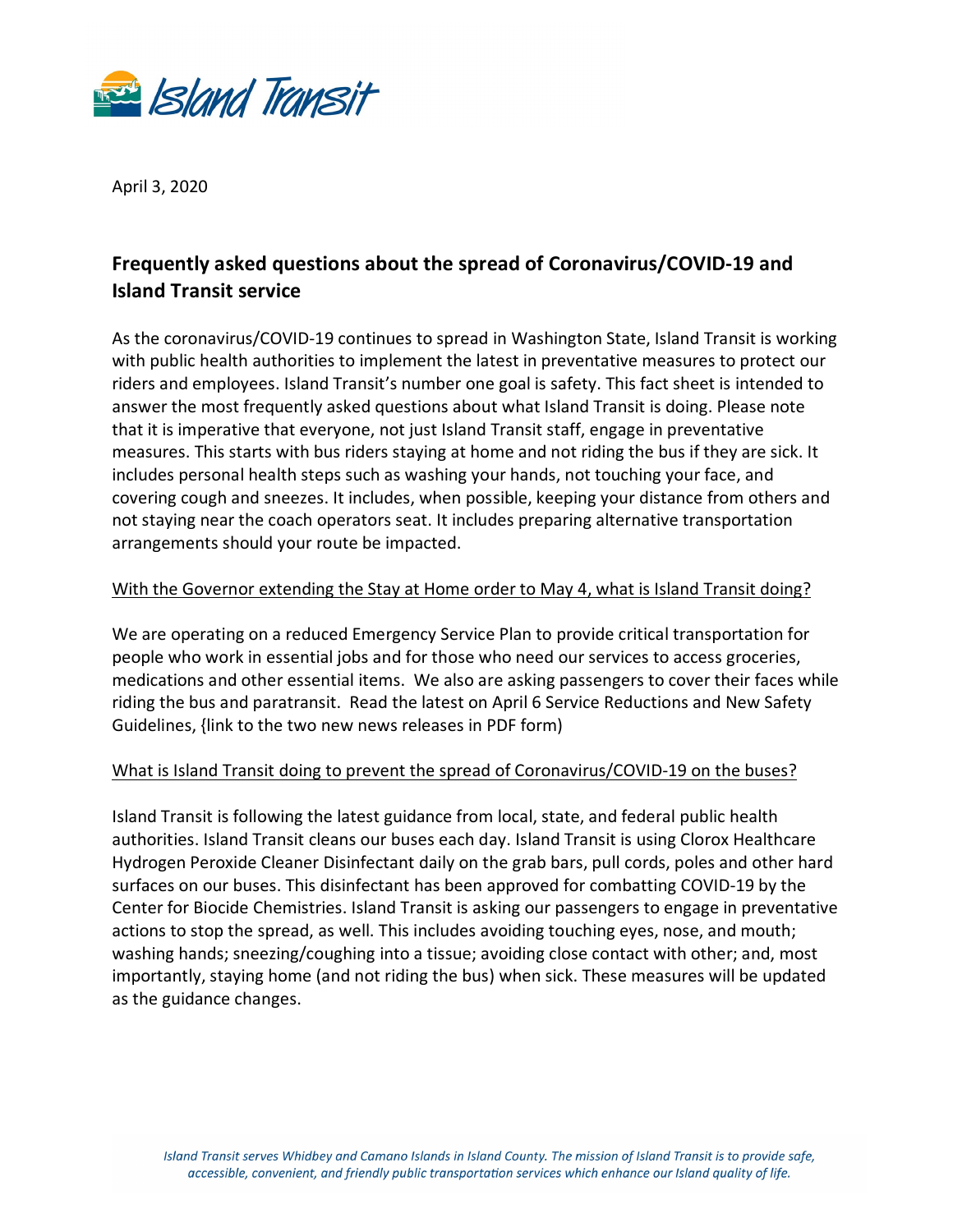

#### What other new measures has Island Transit taken to protect people from COVID-19?

In collaboration with public health advisors, Island Transit has taken additional health and safety measures to protect people from the spread of COVID-19. We have minimized driver-topassenger interaction by removing access to passenger seats nearest the driver. When possible, we are directing riders to board two-door buses at the rear door and stay behind any sectioned off areas. Hand sanitizer and disinfectant wipes have been provided to our coach operators who are now wearing gloves and masks. When possible, buses are being wiped down at the end of each shift. Vehicles are sanitized and cleaned deeply daily. Our facilities also are being cleaned and sanitized daily. All staff perform a health screening before they come to work. We're also dedicated to continuous improvement and constantly working to adopt our procedures and protocols as more is learned about the virus.

#### What is Island Transit doing to protect coach operators?

In addition to the daily cleaning protocol outlined above, each day Island Transit disinfects the coach operator's seating area. The agency has also increased the space between our coach operators and their customers while on the road. While our coach operators have been given masks, the current guidance from public health authorities is that masks or gloves are not necessary at this time. Some coach operators may choose to wear them, however, in part to help them not touch their faces.

## If an employee of Island Transit is diagnosed with COVID-19, will you notify the public of any possible risk of infection?

Yes, we will notify the public if there is a risk of infection by working closely with Island County Public Health officials who oversee these cases. As of April 1, 2020, we've had two staff members report a COVID-19 diagnosis. According to Island County Public Health, COVID-19 now is widely spread across our island community. Everywhere we go, there is a risk of possible exposure. At Island Transit, we are operating as if any surface or person could be a possible carrier of the virus and we are acting accordingly by doing our best to protect people while maintaining critical transportation services. Our staff continually wipes down hard surfaces. We sanitize our buses daily. Unfortunately, we expect more COVID-19 cases among our community and employees. For transparency, we are reporting these first two case. We will not be announcing every new illness or positive diagnosis in our workplaces since that could lead to individuals being identified and could cause other spaces to be mistakenly seen as being without risk. Additionally, if employees fear their privacy will be compromised, they may not seek needed medical care, which hinders the ability of public health officials to respond. We ask that all our passengers continue to practice measures to protect themselves and others: wear something over your face, cover coughs, don't touch your face, maintain good hygiene, wash hands with soap and water for 20 seconds, don't ride the bus when sick, and maintain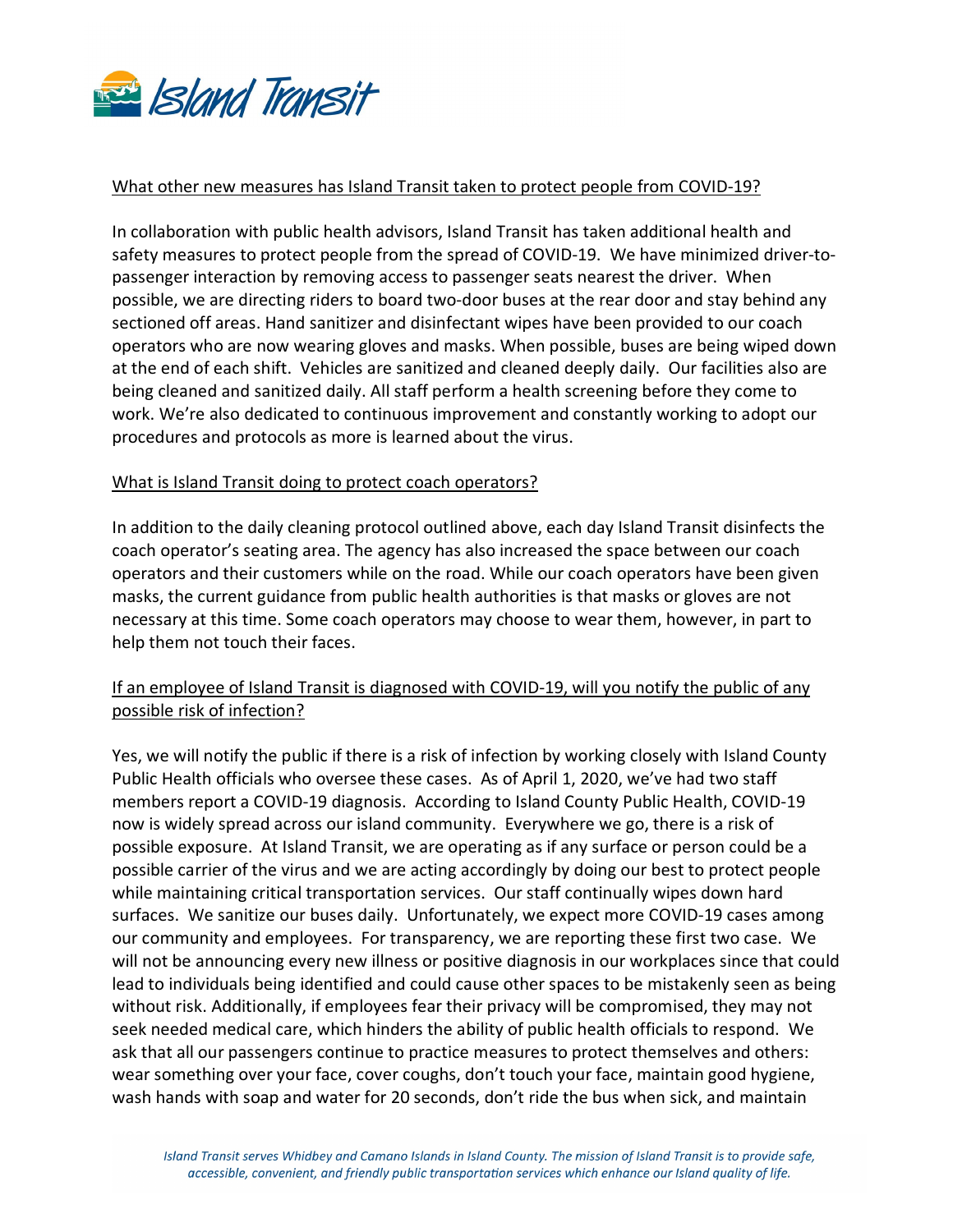

social distancing at all times. We also ask that people honor the Stay Home, Stay Healthy orders issued by the Governor.

## As a bus rider what can I do to stop the spread of the Coronavirus/COVID-19?

To help stop the spread of COVID-19, please do several things. Avoid close contact with other people, particularly those who are sick. Avoid touching your eyes, nose, and mouth. Wash your hands often with soap and water for at least 20 seconds, or with an alcohol-based hand sanitizer. If you cough or sneeze, cover your cough or sneeze with a tissue and then throw it away. Clean and disinfect frequently touched objects and surfaces. Most importantly, if you are sick, please stay home and do not ride the bus.

#### Should I ride the bus if I am sick?

No. You should stay home and seek medical attention.

#### What should I do if I am sick?

If you are sick, including with COVID-19, stay home and contact your medical provider or Island County Public Health for further direction.

#### Could Island Transit bus service be impacted if the coronavirus outbreak worsens?

Yes. We urge all riders to prepare alternative means of transportation in the event that Island Transit's service is impacted. Please check the Island Transit website for the latest information. Please note that at this time Island Transit will continue to operate as scheduled. That could change if our workforce is reduced because of sickness. If that were to happen, we will need to adjust and reduce our service because of a lack of coach operators and other staff. This would be necessary because Island Transit has a limited number of coach operators available to fill in when others are sick. We will also rely on guidance from Island County Public Health to determine if service needs to be reduced because of public health concerns.

## If service is reduced, what routes and trips would be affected?

To the extent possible, Island Transit is planning to maintain key routes on both Camano and Whidbey islands, even if a reduction of service is necessary. The specific routes and trips which will be maintained will be listed on our website and other places should a reduction be necessary. For those who rely on Island Transit's paratransit service, the agency will strive, working with partner agencies, to provide paratransit trips as required by the Americans with Disabilities Act. Again, we recommend that all users of Island Transit should have a "back-up" plan should the agency be forced to reduce service.